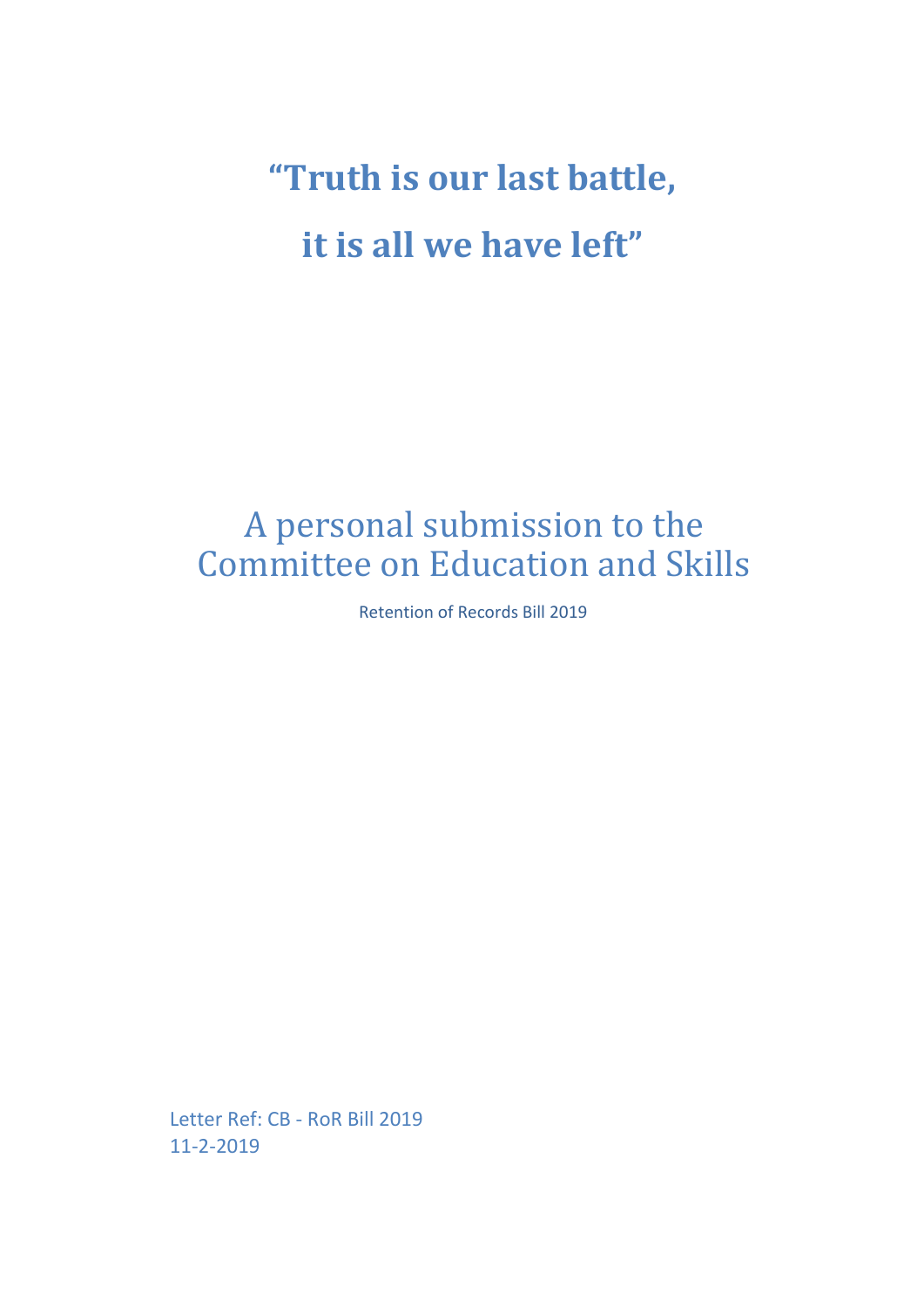| <b>CONTENTS</b>                           | Page   |
|-------------------------------------------|--------|
| REPORT – Introduction and key issues      |        |
| Concluding remarks                        |        |
| <b>APPENDICES:</b>                        | 4 - 11 |
| Confidentiality                           | A      |
| Individual access to personal records     | В      |
| Individual access to witnesses statements |        |
| Public access to administrative records   |        |
| Archiving records                         | E      |
| Awareness and acknowledgement             | F      |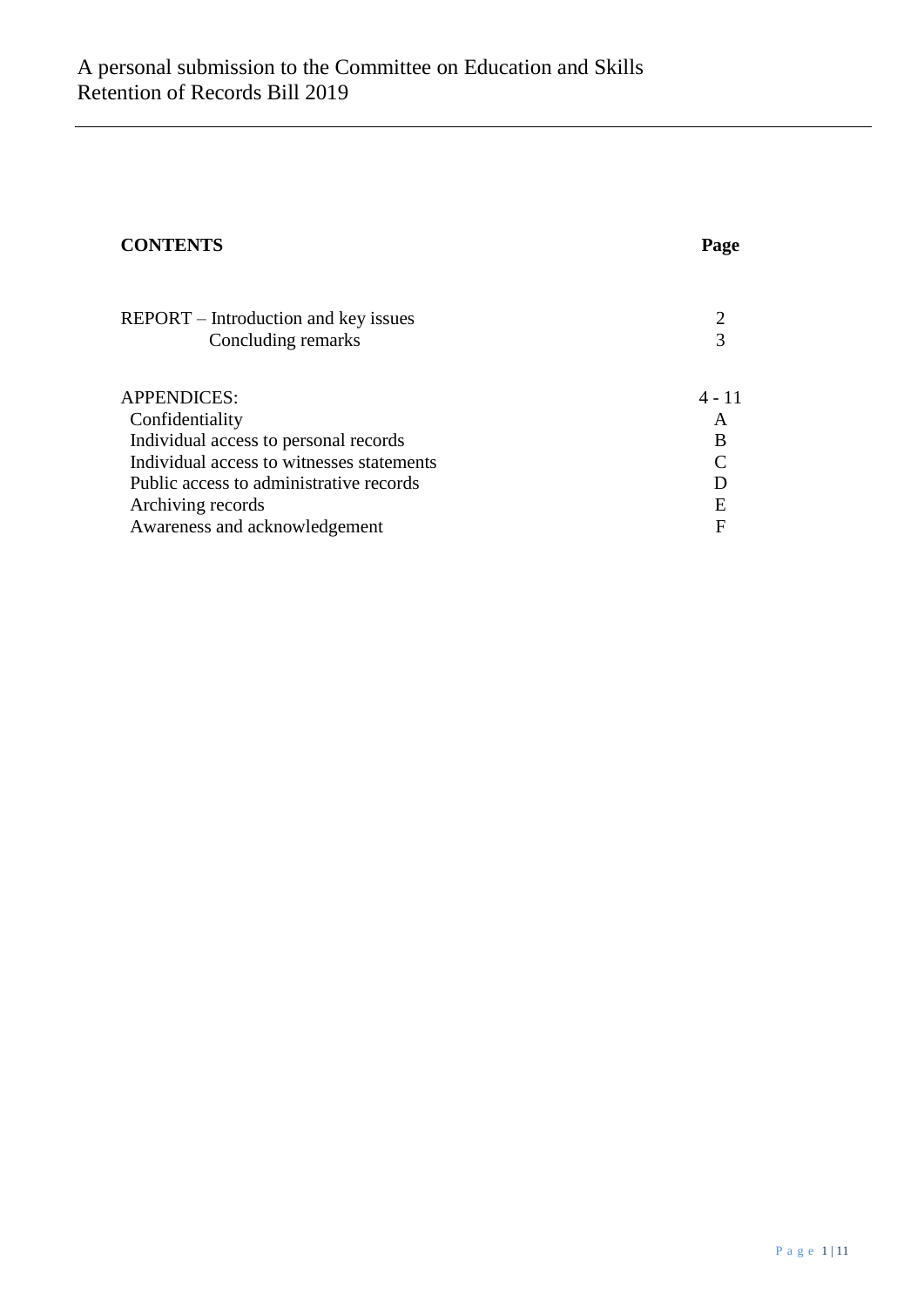## **REPORT**

#### **Introduction**

- 1. I am pleased to present this submission to the Committee on Education and Skills as part of your review of the Retention of Records Bill 2019. I make this as a survivor of both a Mother and Baby Institution and an Industrial School, where I spent my entire childhood.
- 2. This submission is in two parts; a brief 2 page report and an attached set of appendices with further explanations and references.
- **3. In my opinion the Retention of Records Bill 2019 is wholly inappropriate and I cannot support it in its existing form. It fails to protect several of my rights and aspirations as a survivor of Irish residential Institutions.**

#### **Key issues and reasons**

- 4. I believe many survivors provided evidence and testimony to the Ryan Confidential Committees" and "Investigation Committee' as well as to the Redress Board' in the understanding that this would be kept private<sup>1</sup>. I have recently provided evidence to the Mother and Baby Homes Commission and it was made clear to me that my testimony would be kept confidential.
- 5. If these Investigations were set up on the basis of confidentiality I cannot accept a subsequent law that proposes to reverse that condition/guarantee by allowing the public to see my personal records without my consent, no matter how far in the future it is. This seriously reduces my confidence in the assurances given by Commissioners about privacy and confidentiality. These Investigations are either private or they are not and this should be made clear at the outset. It seems to me that Survivors' and their families' rights to privacy is being put in jeopardy and this may have implications for those currently going through the current investigation into mother and baby homes. This is not to argue the merits of a public or private investigation process, it"s simply to point out that confidentiality assurances were made. (See appendix A)
- 6. On the question of "Sealing" personal records for 75 years. I cannot accept any law that prevents me from having the same information access rights and privacy rights as any other citizen of Ireland. I believe this is a violation of my constitutional right to equality. This applies to any survivor who was in an Industrial School whether or not they went through the Residential Redress Board. There are several reasons why I would want to obtain my personal records, as well as records by witnesses, and those "in-charge", (See appendix B).
- 7. The Bill takes no account of the important nuances in records held by the state. It should differentiate between personal records and those that are related to the running of institutions such as administrative, financial, inspection and operational records. There are no privacy issues associated with these non-personal records and they should be made available to the public as soon as possible.
- 8. I understand the public need to learn from the personal experiences of children in institutions as expressed by the Minister and I have great sympathy with this idea, but this should not be at the expense of survivors" privacy rights. Rather, it should be done through a process of engagement between Survivors and the State and by survivors giving consent to access and release of their Private Records in whatever form they choose. The Ryan Report recommended

 $\overline{a}$ <sup>1</sup><http://www.irishstatutebook.ie/eli/2000/act/7/enacted/en/pdf>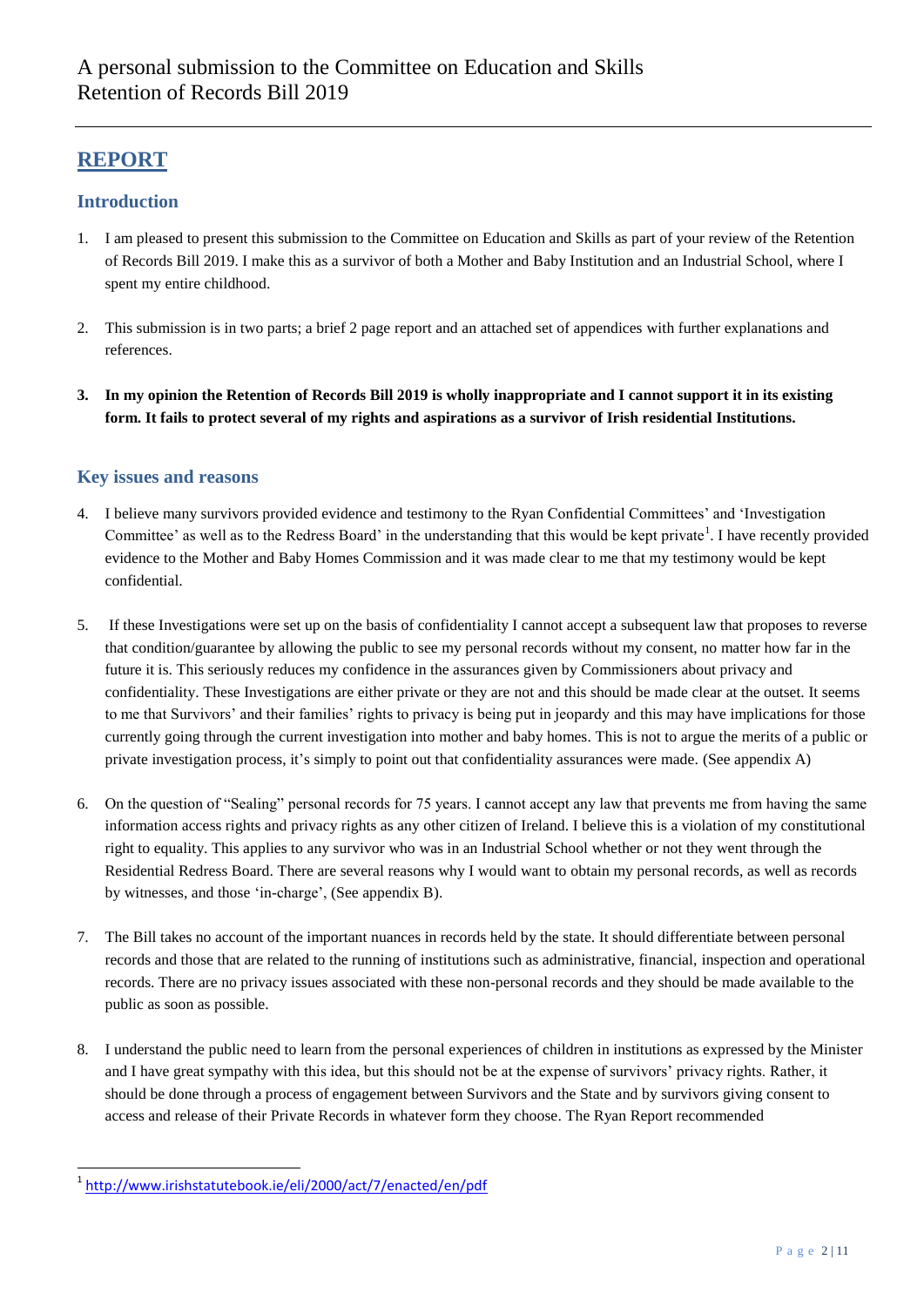memorialisation and many have called for a centre of learning, where these Records could be archived, regrettably the Government has failed to act on these calls to date. ( See appendix D)

- 9. I am concerned at the piecemeal nature of this Bill at a time when there are several other Record issues associated with Magdalen Laundries and Mother and Baby Homes. The lack of a consistent and central Strategy for all Institutions and how Records should be handled is a serious shortcoming in the State's approach to this institutional legacy. (See appendix E and F).
- 10. Finally, we should never underestimate the power and value of personal testimony and Personal Records in raising awareness about our past and reinforcing acknowledgment of the wrong doing at a personal and local level as people around the country come in touch with the truth. The State apology and acknowledgement needs to be translated into a deeper nationwide experience and this can only be done by allowing survivors access to their records so they can tell their own stories fully. These records have more value today than in 75 years and should be available to survivors and the public as soon as possible. (See appendix G).

### **Concluding remarks**

- 11. On 2 April 2019 the Minister for Education and Skills Mr Joe Mc Hugh said in the Dáil debate on the Retention of Records Bill 2019 that the purpose of this bill was to ensure that the records of the Commission to Inquire into Child Abuse, the Residential Institutions Redress Board and its review committee are **not destroyed, but are instead retained for posterity**.
- 12. Having considered this bill and the issues around it above I would like to make the following concluding remarks:
	- a. Where a survivor has given testimony in private/confidence I do not believe the state should now pass a law to make that personal testimony and personal records open to the public without the prior consent of the survivors.
	- b. These personal records should remain within the normal remit of current privacy laws, e.g. GDPR etc. They should not be "sealed" away from survivors who are the true owners. Survivors are citizens and should retain the same access and privacy rights as other citizens, in line with the equality provisions in the constitution. Survivors and their families should be given a set period of time to decide what they want to do with their personal records.
	- c. If the Government wishes to retain the personal records of survivors "for posterity" and public access I would strongly encourage it to engage with survivors and seek a way or a formal process to retain the records with our consent. The government should also have a consistent strategy for all Institutions co-ordinated by a central body that can deal with Records and Retention issues for posterity.
	- d. For non-personal records of these institutions, such as administrative, financial, inspection records etc. all of these should be available to the public at the earliest possible time and no longer than 20 years. My preference is that these should be released within 5 years of any dissolution of a Commission of Inquiry of such national importance, such as those concerning residential institutions.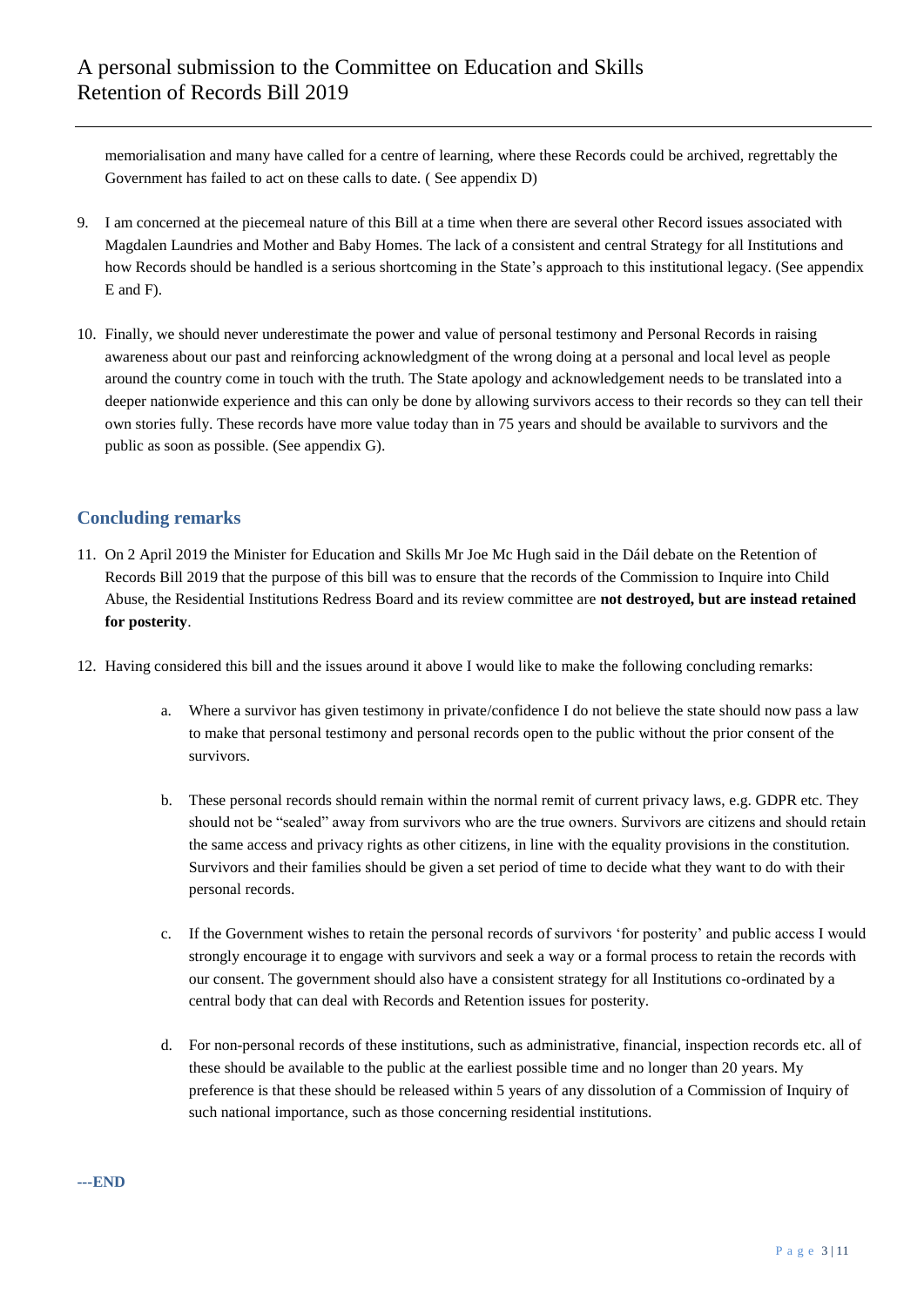## **APPENDICES:**

## **A - Confidentiality of survivor"s testimony**

- **1. Both the Ryan investigation and current Mother and Baby Homes Investigations had an "Investigation Committee" and a "Confidential Committee" which guaranteed survivors that evidence given would be kept confidential and private.**
- 2. Although, I missed the opportunity to give testimony to the Ryan investigation I did give testimony to the Mother and Baby homes investigation and I was assured that what I said and statements I provided would be kept confidential, and the memorandum on confidentiality also stated that where records contain non-relevant personal information that this would be kept confidential "in the future". I remember that this was an important matter for me in my very first communications with the Commission. **This Bill could set a bad precedent for the current MBH investigation and others in the future, if we know the rules are going to change after giving testimony.**
- 3. These confidentiality commitments are clearly put at risk by the Retention of Records Bill 2019 even if records are only released after 75 years.
- 4. We must recognise that survivors who provided testimony and evidence to the Commission to Inquire into child abuse and the Residential Institutions Redress Board did so under the understanding that this personal information and record would remain confidential, it is helpful to read about this type of concern in Canada in their own story of Institutional abuse at Indian Residential Schools<sup>2</sup>. I understood that this was to ensure trust and encourage people to give evidence.
- 5. However, the above is not in any way to condone or support the existing Investigations process, it is merely to state the fact that personal information and records is "personal" and is, in my view the property, of those who provided the testimony and should be protected by current privacy laws. Survivor testimony and statements do not belong to the state.
- <sup>6.</sup> Note also that the Supreme Court in Canada ruled in October 2017 that the accounts given by survivors of Institutional abuse were meant to be confidential and private and that claimants and alleged perpetrators relied on the confidentiality assurances and therefore the records should be destroyed. **Importantly, it also decided that accounts are to be retained for a 15-year period, during which time survivors can choose to have their records preserved.** In the absence of a decision by the survivor the documents would be destroyed<sup>3</sup>. The survivors retained the right to decide over 15 years whether to preserve their records relating to their personal abuse or to give those records to the National Centre for Truth and Reconciliation, for preservation in a national archive. The Supreme Court ruled that, on appeal, an earlier court had struck the right balance<sup>4</sup>.
- 7. Note that in the above decision survivors were given option to obtain their records within a set period. While it is not ideal for records to be destroyed a "get-out clause" was provided to survivors.
- **8. In my view the Retention of Records Bill 2019 does not set the right balance between the rights of survivors to confidentiality and the desire to retain records for future posterity (is for public access). It completely ignores the wishes of living survivors to have full control over their own personal stories, testimonies and personal records.**

l

<sup>&</sup>lt;sup>2</sup> <http://www.irishstatutebook.ie/eli/2000/act/7/enacted/en/pdf>

<sup>&</sup>lt;sup>3</sup> <https://www.documentcloud.org/documents/4081415-Fontaine-En.html>

<sup>4</sup> [https://www.canadianlawyermag.com/news/general/scc-rules-residential-school-survivors-testimony-should-be-kept](https://www.canadianlawyermag.com/news/general/scc-rules-residential-school-survivors-testimony-should-be-kept-private/274564)[private/274564](https://www.canadianlawyermag.com/news/general/scc-rules-residential-school-survivors-testimony-should-be-kept-private/274564)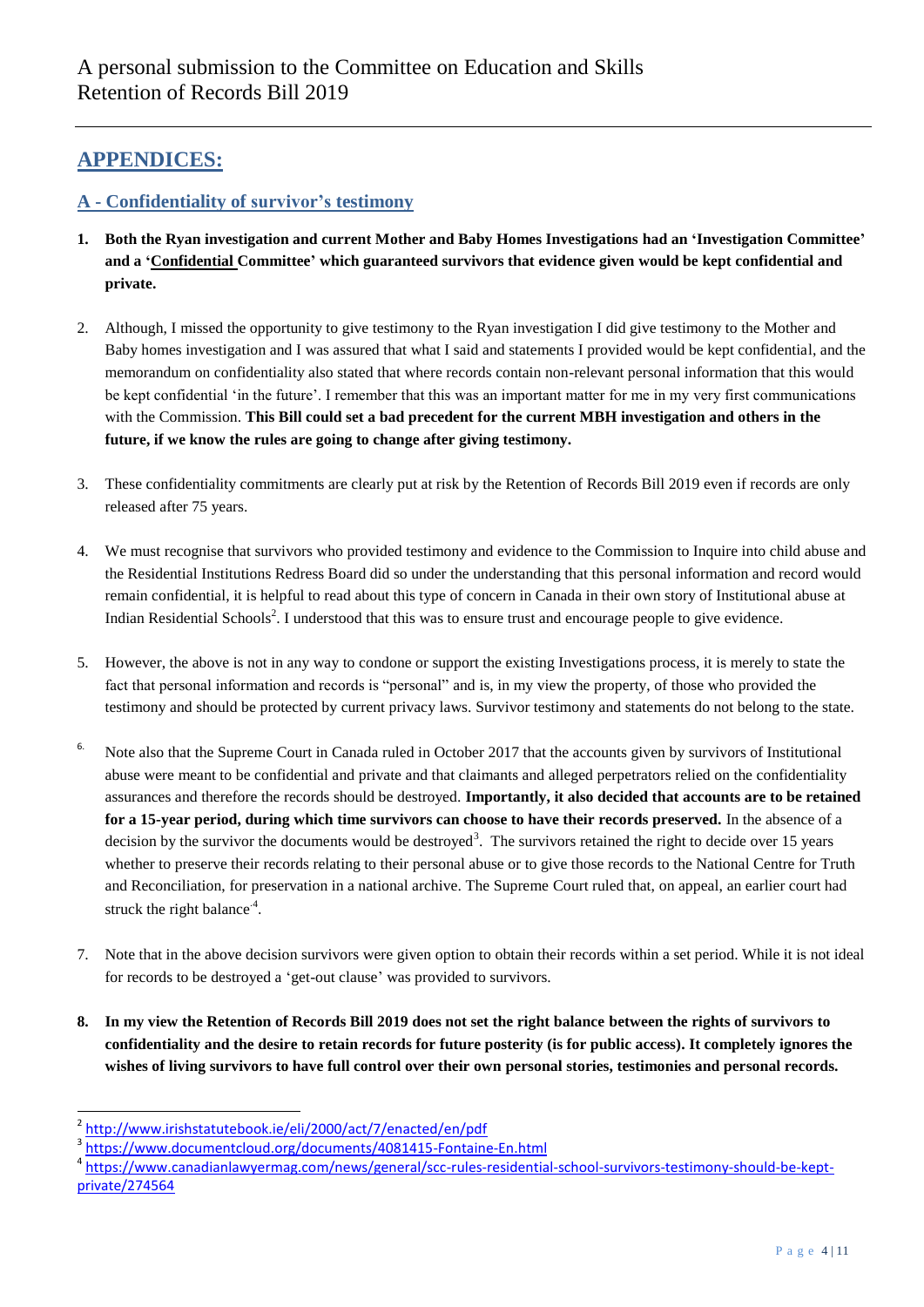#### **B - Individual Access to personal records and testimony**

- **9. As a general principal, I believe survivors should have the right to access their own person records and testimony, wherever they are stored/archived, at any time following the completion of an Investigation and dissolution of a Commission/Tribunal.**
- 10. One of the most serious criticisms many survivors have is the lack of access to information about their time in institutions, the level of redactions made in information obtained and the obstacles to finding adoption records and identity.
- 11. It has taken me many painful decades to piece together my identity and family background, having spent a childhood not knowing who I am and why I was put into institutions. I am still looking for answers and was hoping the M&BH Commission of investigation would finally put an end to this search and give me all the answers I need.
- 12. Personal Records held about me were kept by religious orders and state bodies running Industrial schools and Mother and Baby Homes. These include, correspondence between third parties concerning my case, social worker records about my welfare and fostering/adoption opportunities, medical records, school records, admission and exit ledger entries etc. I should have a right to obtain copies of all this information. I have received some information through FOI requests over the years but there were redactions and other information in my files that were not released.
- 13. I understand many of the Industrial Schools files obtained from the Congregations by state in the Ryan process may now not be accessible under this Bill. I fear that files obtained by the MBH commission may also suffer the same fate, even though I did not go through the Ryan Investigation my ability to access my records from Industrial Schools would be put in jeopardy by this Bill.
- 14. If I wish to **tell my story** fully one day or write about it for my family or for posterity how can I properly research it if information about my own story are "sealed". This is a real concern for me and affects anyone who was in an Industrial School even if they did not go through the Ryan investigation and redress process.
- 15. In **the event of my death** I would want my immediate family and grand-children to have the right to access all of my personal records, correspondence and testimonies given to any commission of investigation, held in archives. Family histories are important to **the next generation** so they can understand the inter-generational effects of institutionalisation.
- 16. Family members of **children who died in** the institutions should have the right to access the personal records of their children. The impact of Tuam mass grave discovery highlights the importance of knowing what happened to members of families who were incarcerated in mother and baby institutions. It also highlighted the importance of dignity in death. I believe, it is important people know the truth as part of a grieving and healing process by having access to records so that families can reach closure.
- 17. I also believe in the **survivors" right to destroy** their own personal records. However, this is a right that I would not currently exercise myself as I believe in passing it on to a national archive for society. However, this may not be a choice other survivors would make, but that should be their prerogative and choice.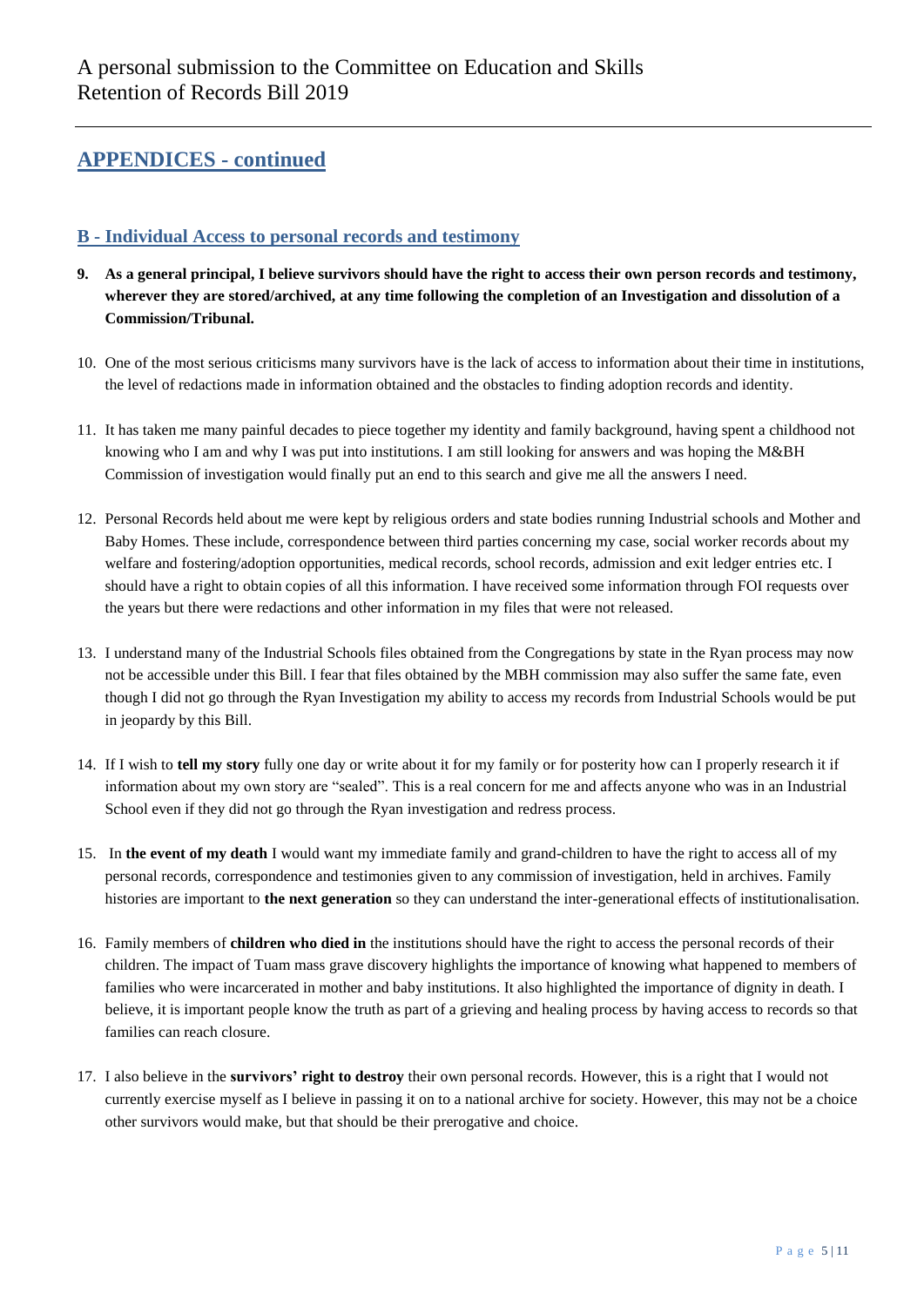#### **C - Individual access to witnesses statements and testimonies**

- **18. I believe a survivor should have access to all records, evidence and testimony provided by any witness where that survivor is the subject matter.**
- 19. By sealing these records we are further compounding the feeling that many perpetrators got off with immunity. Truth is the last battle we have got, it's all we have left. It is important we have access to this information to complete and fully understand our own stories and tell it in the way we feel most comfortable.
- 20. I would like to know, not only my own information/transcripts, but also what was said to the Commissioners by witnesses and those "in charge" of these institutions. Witness statements should be available to survivors if they wish to have this for the same reason i.e. to better understand the circumstances around their childhood experiences.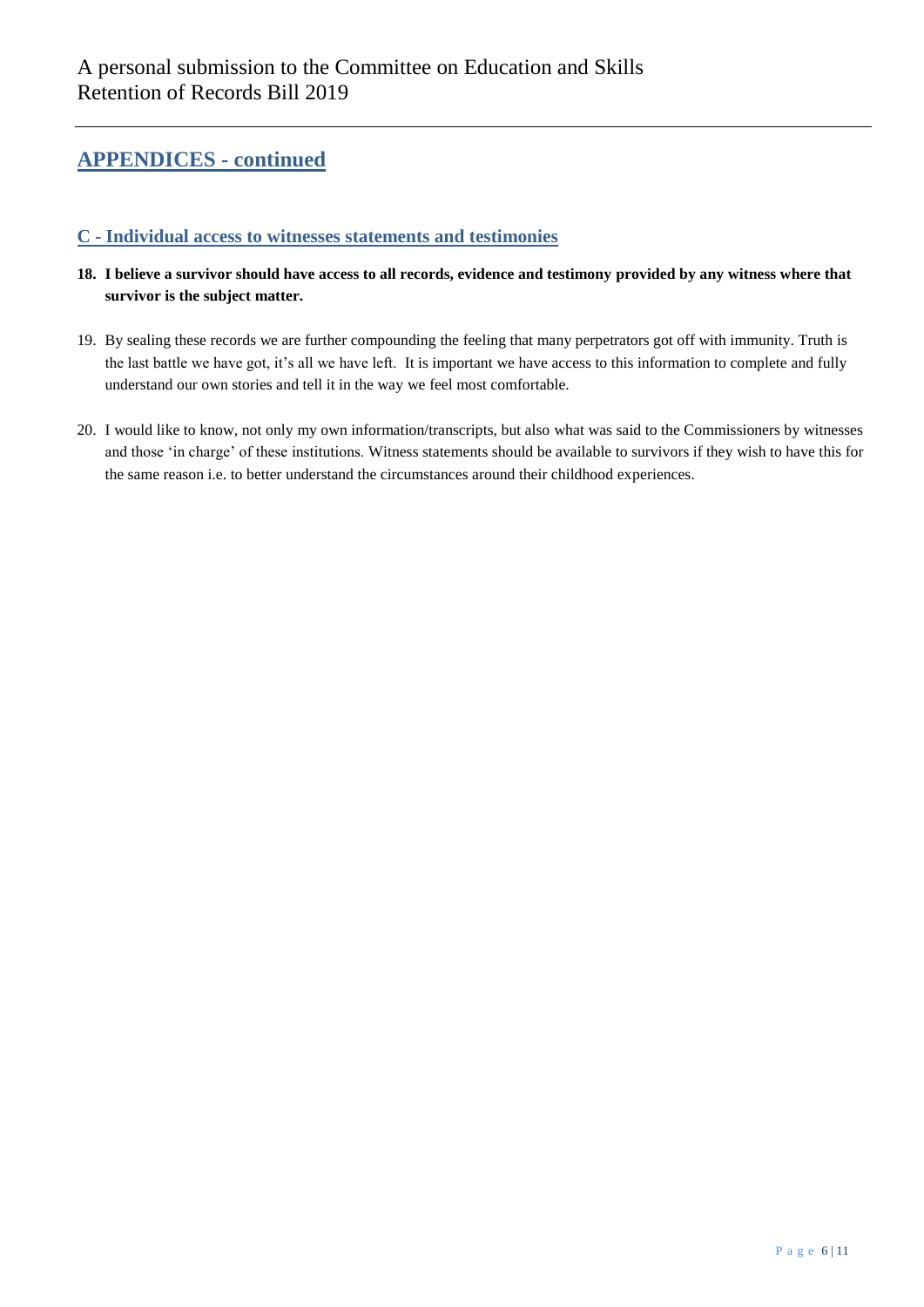l

#### **D - Public access to survivor records and testimonies**

- **21. In my view personal records and testimony of survivors, given to any commission or redress board, should only be made publically available with the consent of the survivor.**
- 22. Many of us would have given the most intimate details about abuse (sexual or otherwise), and about our personal experiences we would rather forget. The thought of this being released to the public without our consent is abhorrent even if it is 75 years away. Some of us may not even want our families to see it, ever.
- **23.** As far as I am concerned when I gave testimony to the MBH commission it was given in confidence. I had no expectation that it would ever be released to the public. If I sign a contract I don"t expect some subsequent law to change my agreement or if I make a will I would not expect a law to be passed subsequently to have the effect of changing my decision.
- 24. However, I fully understand the public interest and value in learning from our experiences. Like many survivors, I have been calling for memorialisation and a centre to hold survivor histories<sup>5</sup>. The Collaborative Forum and the Ryan Report also called for memorials to survivors.
- 25. If the government would at least honour these pleads I would be willing to work with and offer my records and testimonies to an appropriate and sensitive archive or museum. Other survivors may wish to do this at a time of their choosing and under a survivor designed process working along with archival experts and historians and social scientists etc., supported and funded by the State.
- 26. The format of any record disclosed in public could include anonymization with caveats and perhaps timelines for removal of anonymity. If survivors are involved in the design of this process it would give more assurance that the Archive is run in line with their wishes. Anonymity would clearly make it easier for me to deposit my personal information and records, for example my medical records would show my medical condition as a child in the institutions or the extent of racial profiling recorded by people who are "in charge" etc. But my name would not be disclosed. There could be a time capsule outside which anonymity could be removed with the written agreements from survivors or their family if deceased. Ethical protocols would need to be in place about the whole process.
- 27. This sentiment about records was reflected in the recent survivor Consultation Report prepared by Barbara Walshe and Catherine O"Connell for the Dept. of Education in which it stated in the section on "Remembering and Honouring Survivors' there is a need for a *"place of learning and information and should contain the records, photographs, books, films and documentaries for the families of future generations of survivors and for society*" 6 .
- 28. Some weeks ago I visited the "National Folklore Collection" in UCD and met with the Archivist Críostoír Mac Cárthaigh. He worked with Dr Emile Pine on a Survivors" Stories series - a collaboration between the [Christine Buckley](https://www.instazu.com/tag/ChristineBuckley) Support Centre, Dr Emilie Pine and the National Folklore Collection to record and preserve stories of survivors of residential

<sup>&</sup>lt;sup>5</sup> [https://www.thejournal.ie/readme/im-a-former-child-resident-of-a-mother-and-baby-home-we-want-truth-and-justice-](https://www.thejournal.ie/readme/im-a-former-child-resident-of-a-mother-and-baby-home-we-want-truth-and-justice-3396783-May2017/)[3396783-May2017/](https://www.thejournal.ie/readme/im-a-former-child-resident-of-a-mother-and-baby-home-we-want-truth-and-justice-3396783-May2017/)

<sup>6</sup> [https://www.education.ie/en/Publications/Education-Reports/consultations-with-survivors-of-institutional-abuse-on](https://www.education.ie/en/Publications/Education-Reports/consultations-with-survivors-of-institutional-abuse-on-themes-and-issues-to-be-addressed-by-a-survivor-led-consultation-group.pdf)[themes-and-issues-to-be-addressed-by-a-survivor-led-consultation-group.pdf](https://www.education.ie/en/Publications/Education-Reports/consultations-with-survivors-of-institutional-abuse-on-themes-and-issues-to-be-addressed-by-a-survivor-led-consultation-group.pdf)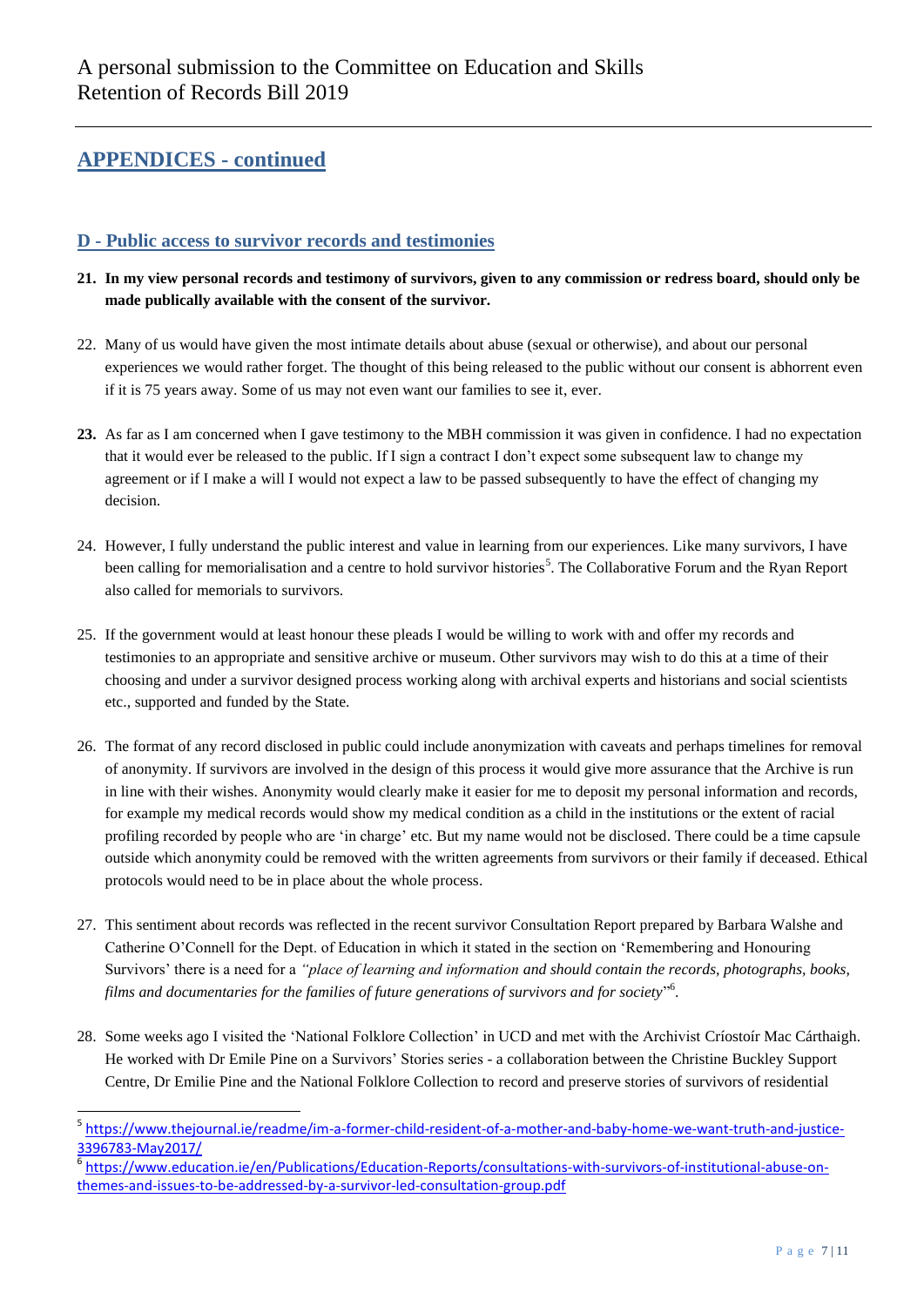institutions for women & children in Ireland. It is a collection of 16 volumes of oral history, each volume is the recorded story of one person who was interviewed. There were a range of people who contributed, the majority of them had been incarcerated as children in Industrial Schools, some had stories of mother and child institutions as well, and one a laundry.

- 29. The Archivist explained to me that there are strict ethical guideline in place to collect and manage the archive and its sensitive survivor information. I read through many of these testimonies and I felt that the National Folklore Collect have started something that could grow into something similar to Canada's National Research Centre at Manitoba University<sup>7</sup> which archives records relating to the Indian Residential Schools. This is something I would feel comfortable with contributing to if the Irish State were to support it as recommended in the Ryan Report.
- 30. The Retention of Records Bill stops any opportunity for survivors today to engage with the public through use of the personal records collected by the Commissions of Investigation. I believe the nation is losing a valuable account of its past. The State needs to engage honestly with the owners of these personal records, which are of significantly more value today than in 75 years.

 $\overline{a}$ <sup>7</sup> <http://nctr.ca/archives.php>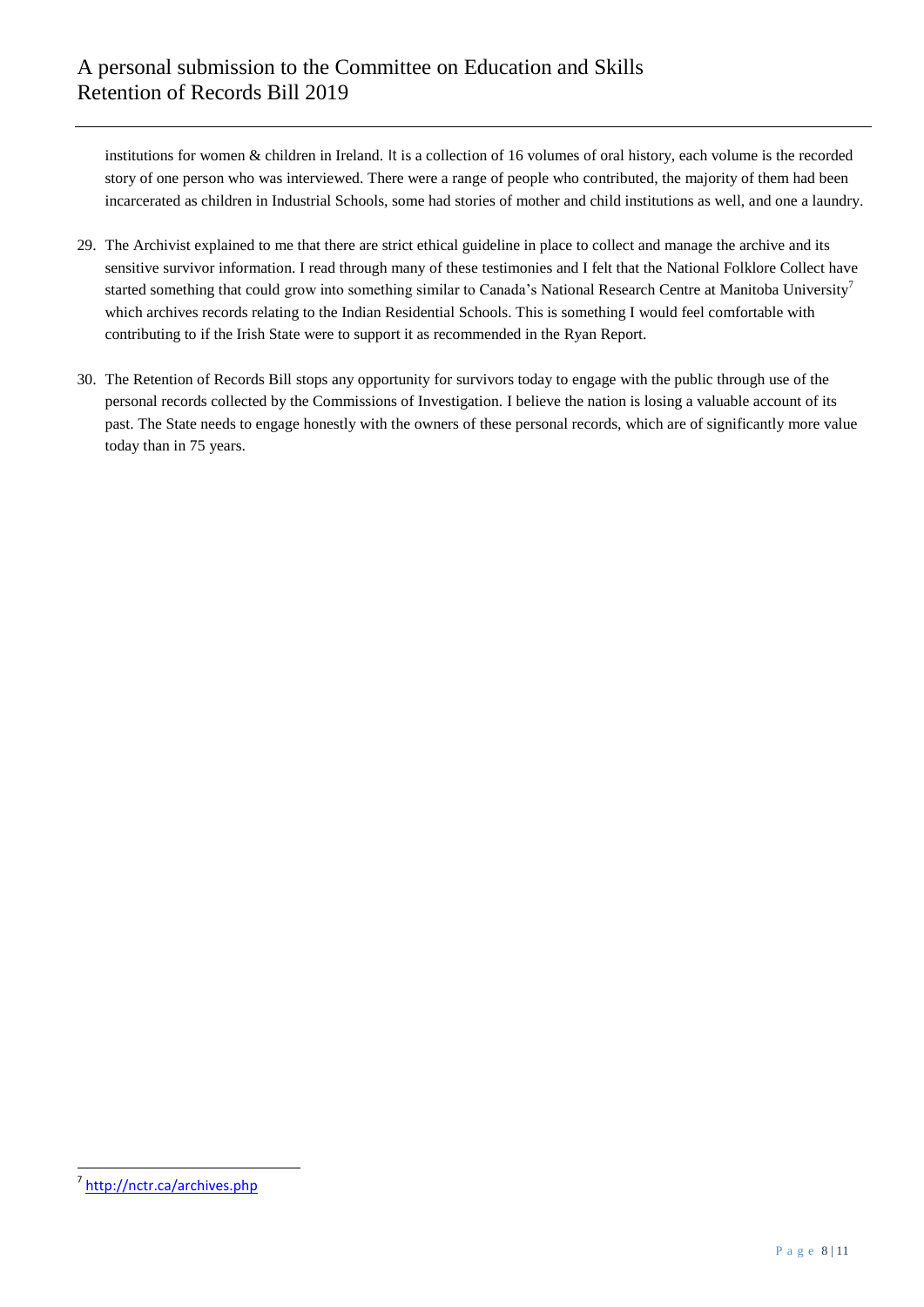#### **E - Public access to administrative records**

- **31. In my view all records associated with the management and operation of these state institutions as well as those run by religious congregations should be available to the public.**
- 32. Many of us are well aware that children were often held in institutions because of the capitation grants system, which acted as an economic incentive to keep child numbers up. This was reported in both the 1970 Kennedy Report and the 2009 Ryan Report. This may have played a part in my own prolonged incarceration.
- 33. We need to understand these inhumane systems and allow researchers and academics access to study them so we can all learn. To this end the administrative and financial records are vitally important and we should not hide away from the truth by sealing these records away for an unnecessarily long period of time.
- 34. The Congregations who ran these Industrial Schools and other institutions were in fact agents of the state. Management were funded by the state through the capitation grants process. For this reason I believe all records held by Congregations should be open to the public. In addition, any testimony or statements given to the Commissions of investigation should also be open to the public. However, information/statements /testimony given by a member of a congregation relating to a particular survivor should be deemed to be the property of that survivor and should not be disclosed unless consent of the survivor has been given. A survivor should be able to access this information as a subject matter request.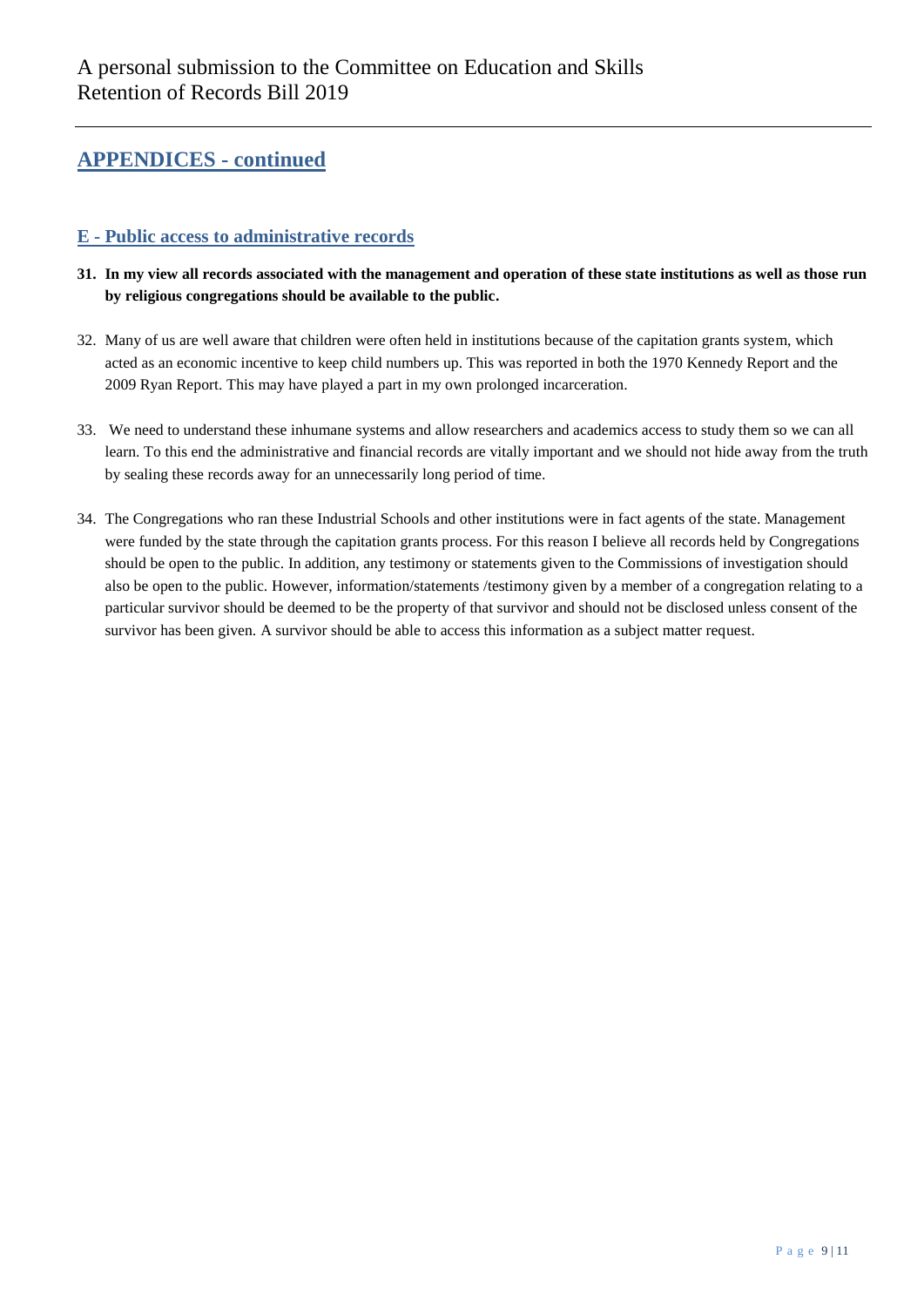## **F - Archiving records**

- **35. In my view it is not appropriate that records of the relevant bodies should be "deemed" to be records of the Department of Education** (R of R Bill 2019para 3(1) a**).**
- 36. The Department of Education were responsible for the Industrial schools and were heavily criticised in the Ryan Report 2009 for its deference to religious congregations. Stating that "*The deferential and submissive attitude of the Department of Education towards the Congregations compromised its ability to carry out its statutory duty of inspection and monitoring of the schools"* 8 .
- 37. I find it ironic and somewhat disconcerting that the same Government Department is proposing records, associated with its own past area of responsibility, be "sealed" for 75 years. This is not to cast aspersions on current members of that department, it's simply to point out the state's inappropriate responses to the issue of accountability.
- 38. The records and testimonies are not the property of any department. They belong to the survivors and those who provided the evidence.
- 39. All records should be held for safe keeping by an independent body, possibly a statutory body which would house a "onestop-shop" archive of all residential institutions records. **There is a call by survivors in the Collaborative Forum First Report for records in general, associated with Institutions, to have a separate and centralised body<sup>9</sup> .** Non personal Institutional records such as administrative and financial records should also be housed in this central archive.
- 40. **There is also a call in the Collaborative Forum"s First report (recommendation 2.15) for a central Minister or Representative for Survivors who could act as an advocate for Survivors** interests and dealing independently with issues such as this Retention of Records Bill and other important legacy issues as they emerge. For example in Northern Ireland there is a post called the Commissioner for Victims and Survivors<sup>10</sup>.
- 41. The point I make is that **there is no overall strategy concerning Survivors legacy** (Ryan, Magdalen Laundries and Mother & Baby Institutions) **which should include a consistent strategy/policy for the Records of all residential Institutional investigations which reflects the wishes of survivors**. It concerns me that steps taken are done in a piecemeal fashion and this Retention of Records Bill is a classic example of this fragmented and short-sighted jigsaw.
- 42. Why does the State continue to ignore examples of how Records and histories are preserved and managed, within a human rights framework, in other countries that are dealing with similar issues of survivors of residential institutions?

l

<sup>&</sup>lt;sup>8</sup> <http://www.childabusecommission.ie/rpt/04-06.php>

<sup>&</sup>lt;sup>9</sup> <https://www.gov.ie/pdf/?file=https://assets.gov.ie/25774/085e9ecf9bb4495c94b8a21b4c143998.pdf#page=1>

<sup>10</sup> [https://www.cvsni.org/what-we-do/conferences/2016/march/conference-on-the-review-of-the-strategy-for-victims-and](https://www.cvsni.org/what-we-do/conferences/2016/march/conference-on-the-review-of-the-strategy-for-victims-and-survivors-2009-19/)[survivors-2009-19/](https://www.cvsni.org/what-we-do/conferences/2016/march/conference-on-the-review-of-the-strategy-for-victims-and-survivors-2009-19/)